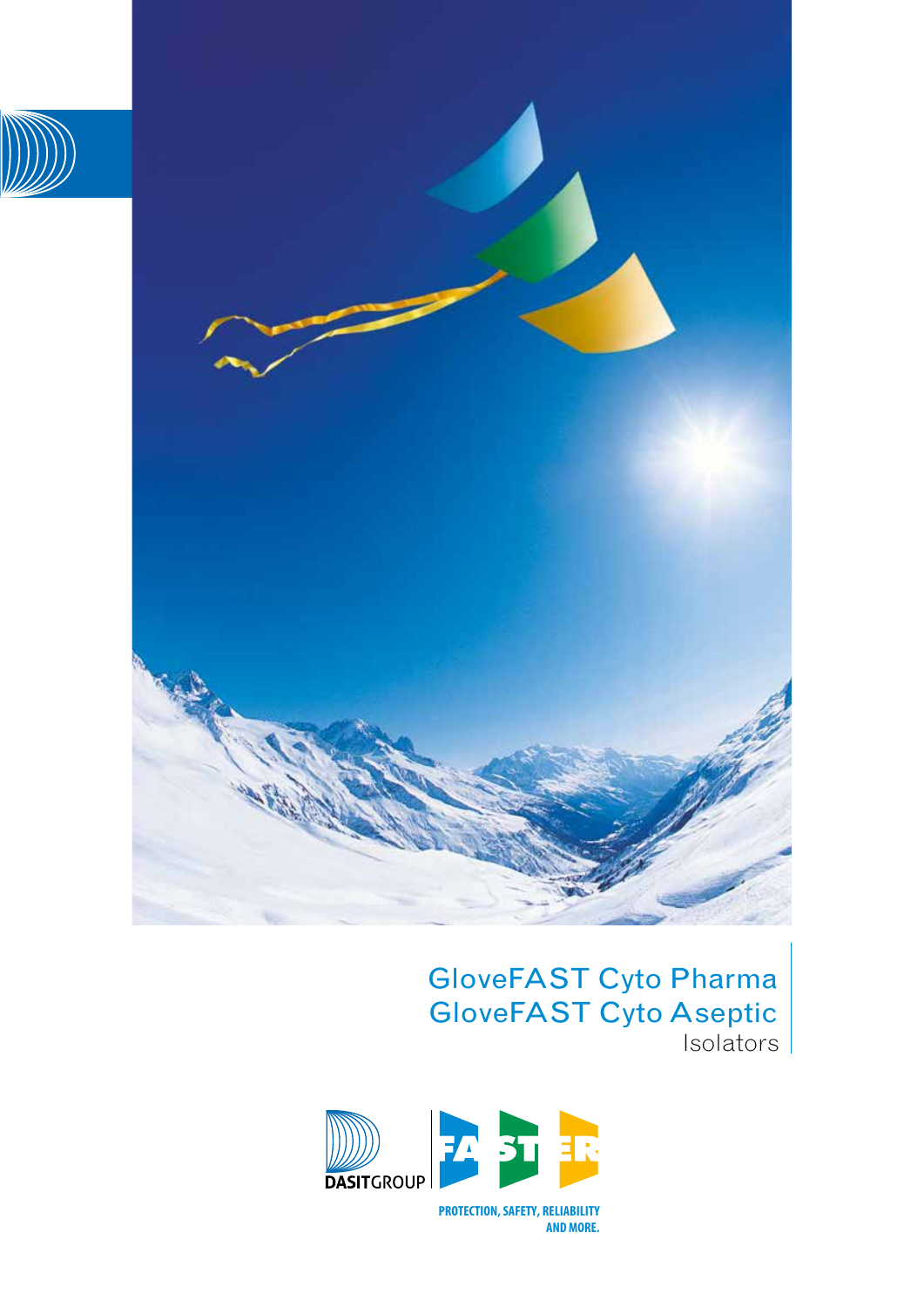# GloveFAST Cyto Pharma/Aseptic

Faster Isolator for Cytotoxic and Sterility test

# THE USER-FRIENDLY PRACTICAL KEYBOARD



### ECS® MICROPROCESSOR BASED MONITORING SYSTEM: full status

report provided via 2-line digital display by the new generation microprocessors - which automatically control all functions and all safety alarm systems ensuring that

 performance characteristics are maintained according to safety requirements.



High power lithium battery keeps safety data saved to microprocessor system.

# THE USER-FRIENDLY PRACTICAL

KEYBOARD and the rear-lit LCD will continuously display all required data keeping the user constantly informed of the cabinet conditions in operation and in particular:

- $\blacksquare$  display of laminar airflow velocity
- $\blacksquare$  display of inside and outside temperature
- $\blacksquare$  display of residual lifetime of H14 HEPA/ULPA filters, UV Lamp (if fitted)
- <sup>n</sup> display of total number of hours of operation
- $\blacksquare$  display of saturation level of H14 HEPA/ULPA filters
- **n** pressure decay-leakage test

#### AUDIO VISUAL ALARMS PROVIDED FOR

- out of range or incorrect laminar airflow velocity
- $\blacksquare$  saturation of H14 HEPA/ ULPA filters
- end of life-cycle of UV lamp (if fitted)
- $\blacksquare$  blockage in the exhaust duct
- n fan-motor malfunction
- $\Box$  power failure
- **n** leakage test

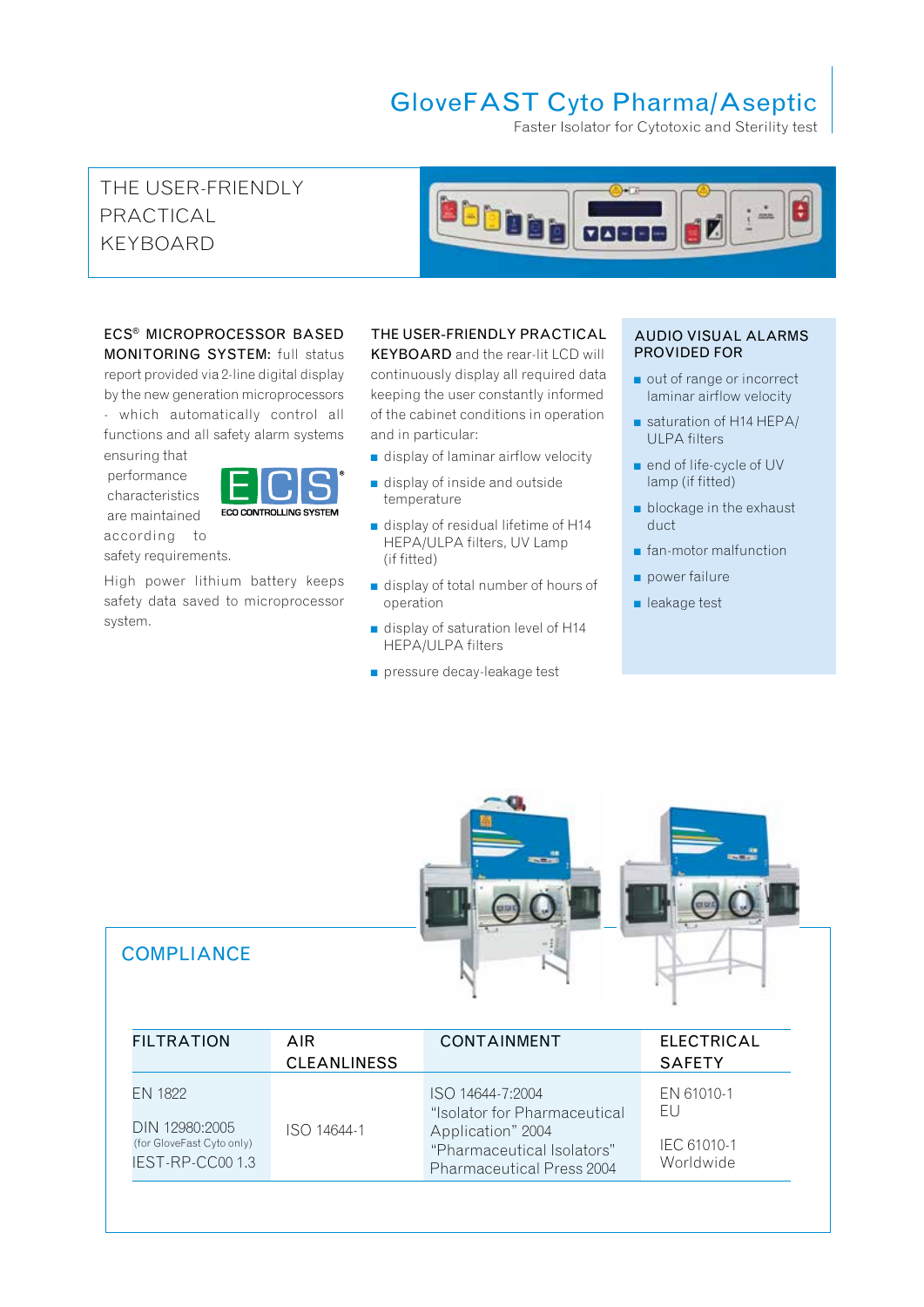# GloveFAST Cyto Pharma

Faster Isolator for cytotoxic applications

### SAFETY WITHOUT **COMPROMISES**

Faster GloveFAST Cyto Pharma cytotoxic isolators are negative pressureglove-box devices which separate a pharmaceutical process or activity both from the operator and the surrounding environment when it comes to reconstitution of lyophilized drugs and toxic materials handling. Faster GloveFAST Cyto Pharma units secure from contamination assuring an healthy and safe environment for the operators with a cost-efficient solution. Primarily conceived for safe aseptic handling of hazardous materials such as preparation and handling of cytotoxic drugs, manipulation of antineoplastic chemo-therapeutics and CMR. Faster GloveFAST Cyto Pharma is a negative isolator in Class 3 as per ISO/FDIS 14644-7 with leak tight level measured in 16 Pa/minute with a real unidirectional airflow in Class 3 according to ISO 14644-1 or EC GMP Grade A, isolating the operator and the environment from the process and its constituent parts. Faster GloveFAST Cyto Pharma are widely used in hospital pharmacies and oncology clinics for compounding of chemotherapy agents or IV admixtures that can be harmful to pharmacy personnel.



#### CYTOTOXIC DRUG PREP & FILLING ENHANCED

Daily drug production volumes can be considerably increased by incorporation of a microbiological safety cabinet within the GloveFAST Cyto Pharma Isolators in centralized hospital pharmacy departments.



This increase in output is achieved by allowing the pharmacist to concentrate solely on the reconstitution of the drugs, whilst a second operator will handle batch preparations, cleaning and other ancillary tasks.



WORKING PRINCIPLES

Ambient air is pulled from the inlet positioned on top of the transfer natches and washed by the first H14 HEPA/ ULPA filter bank. Air reaching the hatch volume, is pulled by the negative pressure in the plenum before being filtered in the second bank of H14 HEPA/ULPA filter positioned on the rear hatch panel. Pressurized air pushed into the plenum, is pulled downwards into the working chamber in laminar flow condition by virtue of H14 HEPA/ ULPA filter into the working chamber to protect the products handled and avoid cross-contamination. The whole quantity of sterile air is pulled through the perforated work surface into the main H14 HEPA/ULPA filter located below work surface and then re-circulated from the duct channel behind the rear panel. Part of the air is exhausted prior to be filtered by H14 HEPA/ULPA filter, part is pulled again into the working chamber.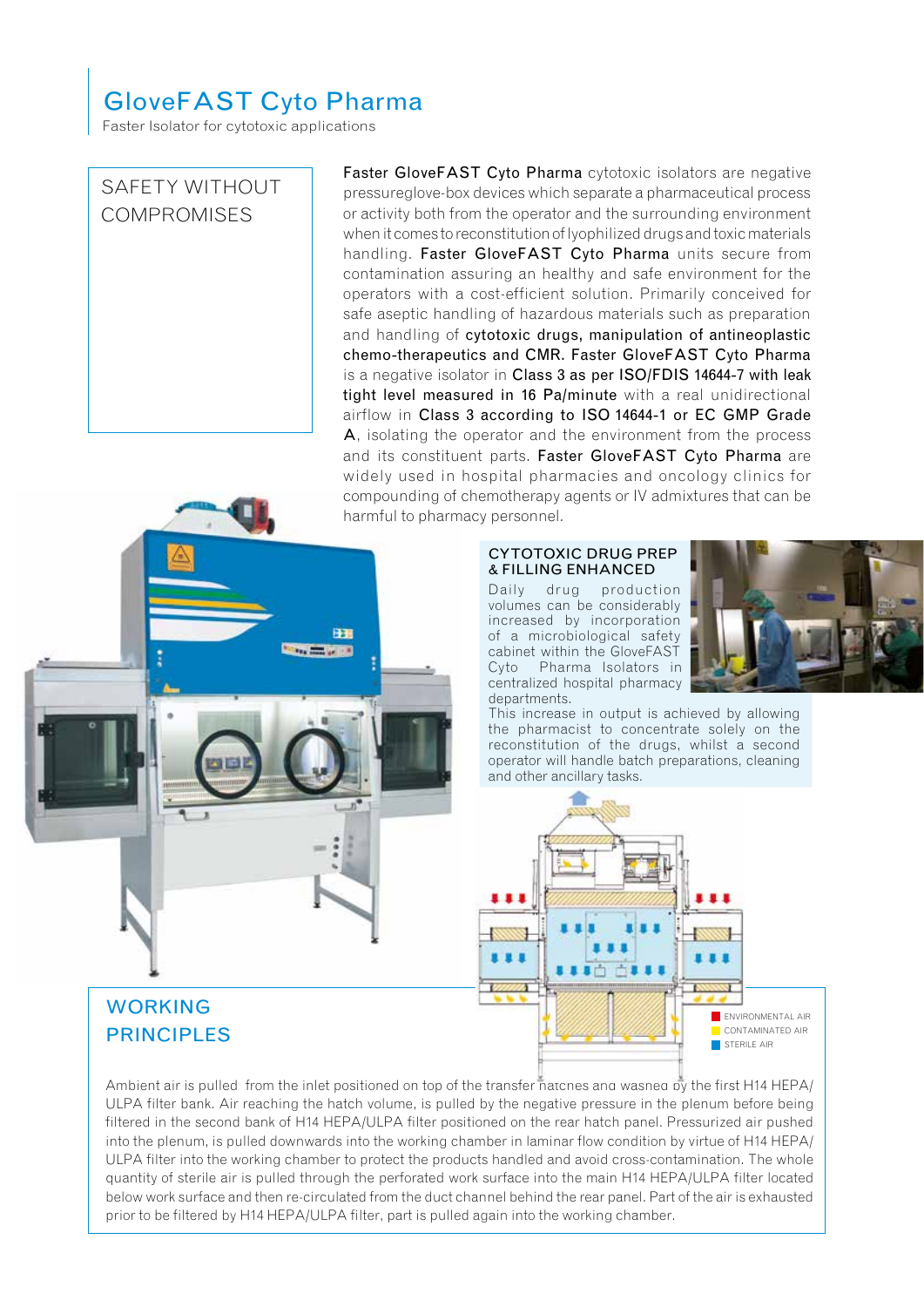# GloveFAST Aseptic

Faster Isolator for Sterility test

# STERILITY TESTING

Sterility testing of sterile pharmaceutical products is essential to determine acceptability of a production lot. Required by the Pharmacopoeia as last mandatory control to be performed before release to market distribution, it is an essential element of sterilization validation and it must be performed on sterile drugs and ophthalmic products.

Faster GloveFAST Aseptic is a positive pressure isolator primarily conceived for product protection of non-hazardous drugs providing a positive pressure work. The H14 HEPA/ULPA filtered unidirectional airflow of better than Class ISO 3 air cleanliness conditions, prevents from contaminants from the outside entering the main and transfer chambers. Being a completely closed system, Faster GloveFAST Aseptic isolator allows operators to perform sterility testing in an aseptic environment providing assurance of material integrity. Faster GloveFAST Aseptic is the solution for laboratory sterility testing.



Ambient air is pulled from the H14 HEPA/ULPA filter inlet positioned on top of the isolator and then pressurized downwards towards the work surface prior to be H14 HEPA/ULPA filtered by the main filter. The air is partially re-circulated and partially exhausted via side transfer hatches before being washed again by virtue of a double set of H14 HEPA/ULPA filters fitted inside the hatches.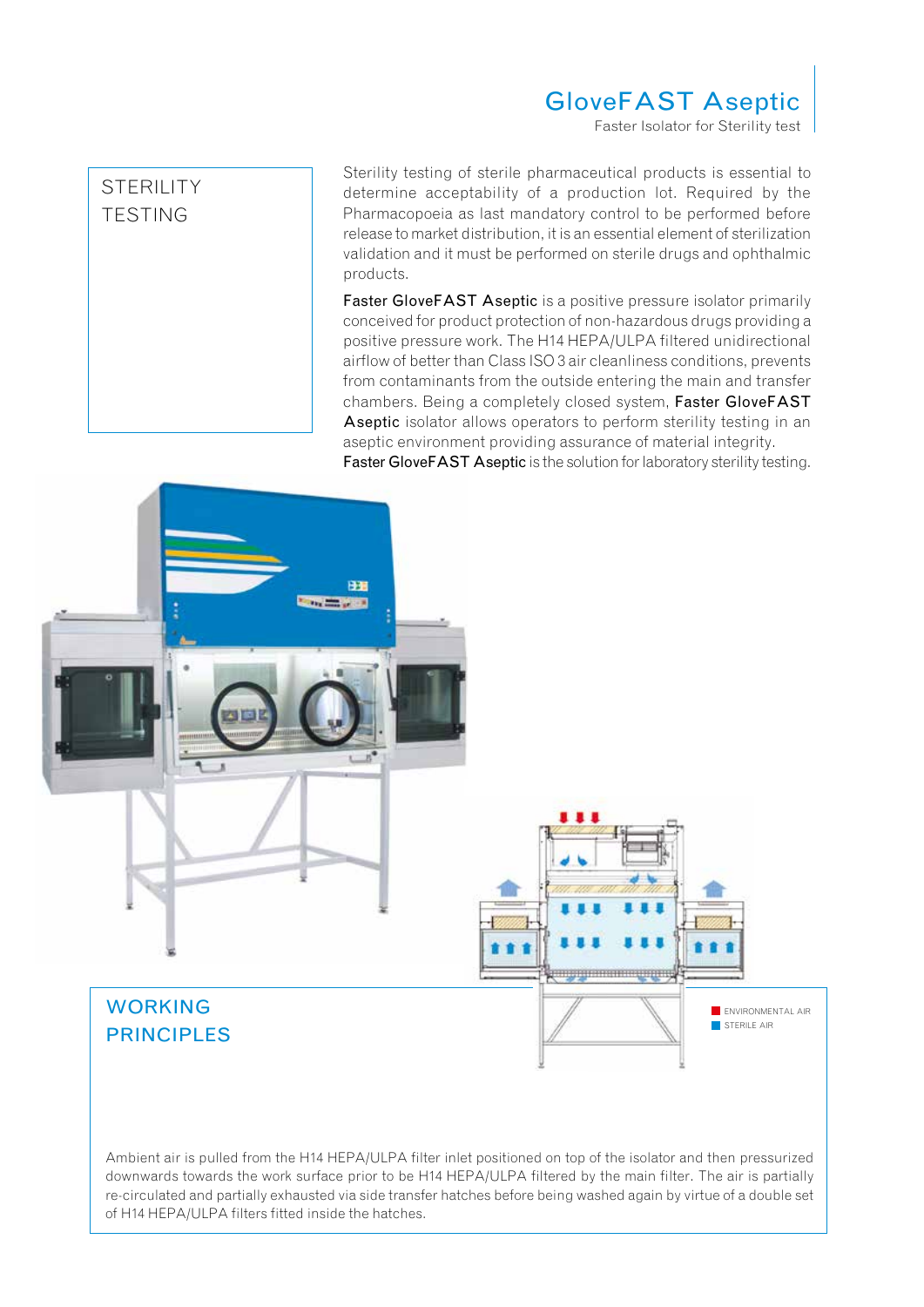# GloveFAST Cyto Pharma/Aseptic

Faster Isolator for Cytotoxic and Sterility test

### COMMON FEATURES

#### **CONSTRUCTION**

Full body of the unit and transfer hatches made in epoxy painted steel coated with Alesta® Dupont antimicrobial painting. Full AISI 304L stainless steel body carcass and hatches available as option.

#### WORKING SURFACES

Fully made in AISI 316L stainless steel with scotch brite finishing. Back walls in AISI 304L stainless steel.



#### FILTRATION

Filtration is provided by seven absolute filters H14 HEPA/ULPA with typical efficiency of 99.995% MPPS according to CEN EN 1822 and 99.999% conforming to IEST-RP CC00 1.3 USA. All the filters are low pressure drop certified H14 HEPA/ULPA filters. Transfer hatches are equipped with a set of inlet and re-circulating filters whilst the body of the isolator is equipped with a full set of main, exhaust and special bag filters for cytotoxic containment.

#### WORKING SURFACES

Working surfaces made in AISI 316L stainless steel scotch brite finishing. Back wall made in AISI 304L. All internal working chamber surfaces are cleanable directly from the inside with no need to open the frontal window.

#### GLASSES

Frontal window made in 12mm safety glass. Internal and external transfer hatch doors are made in transparent high resistance P.E.T.G. polyester resin. The frontal view-screen is slanted with top hinges that allow full opening for loading and unloading of pharmacy instrumentations.

#### OUTLETS

Two electrical outlets supplied as standard in 4ft model and four in 5ft/6ft model. Various data sockets available upon request as option.



GLOVES

The glove set features 300mm polypropylene O-Ring flanges connected to coated PVC textile sleeves. Gloves are made in neoprene.



### VALVE

Pneumatic or electric valve to perform decontamination processes and leakage test, available as option.



BACK SIDE WALL Back side wall custom fitting for LCD 15" screen installation available as option.



#### TRANSFER HATCHES SLIDING WORK SURFACE

Transfer hatches sliding trays made in AISI 316L stainless steel ease the transfer of materials inside out the working volume. The trays are removable for sterilization processes in autoclave.



Rapid DEHS test ports to perform integrity filter test of each H14 HEPA/ULPA filter installed inside the isolator.

DEHS RAPID TEST PORTS